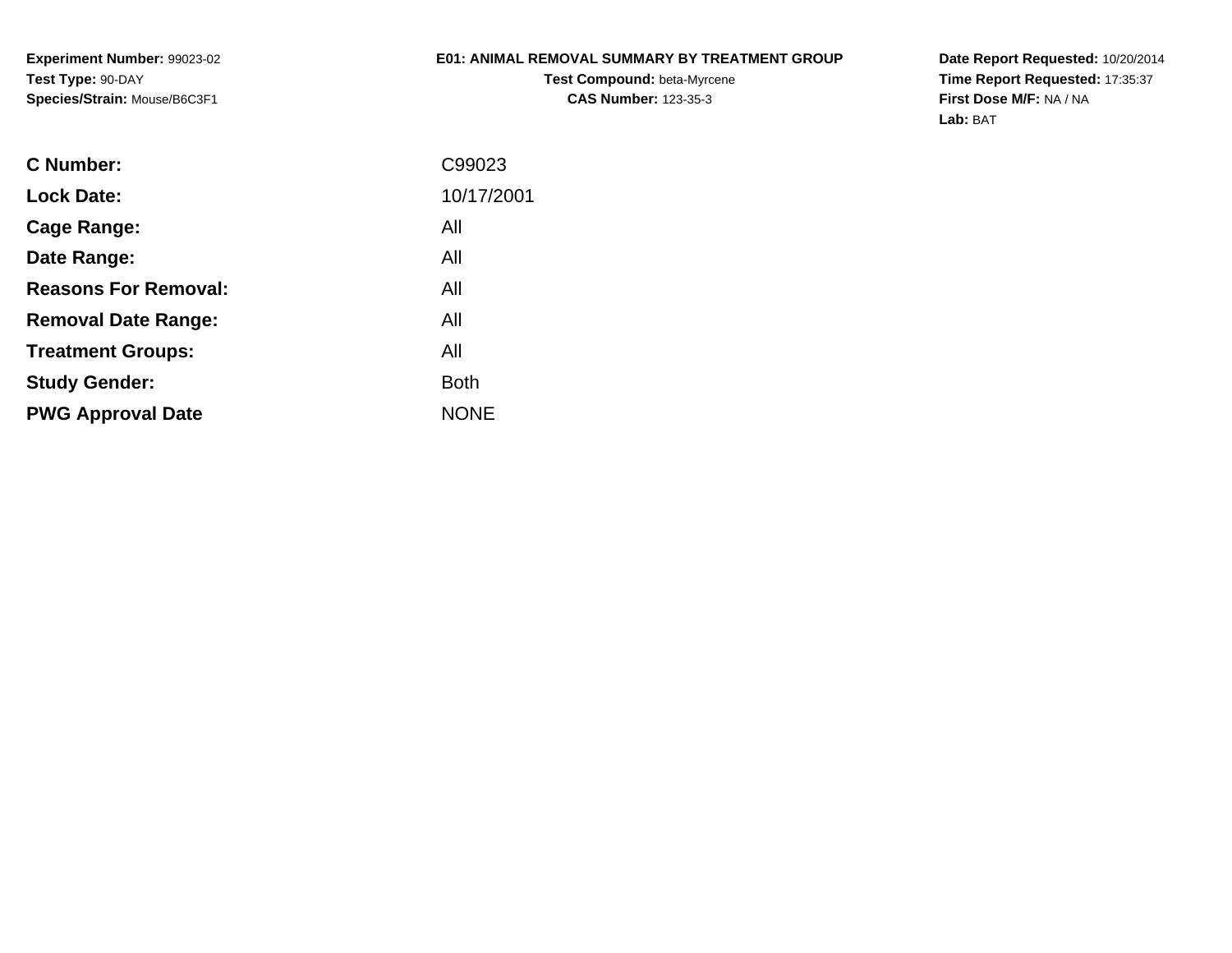# **E01: ANIMAL REMOVAL SUMMARY BY TREATMENT GROUP**

**Test Compound:** beta-Myrcene**CAS Number:** 123-35-3

**Date Report Requested:** 10/20/2014 **Time Report Requested:** 17:35:37**First Dose M/F:** NA / NA**Lab:** BAT

|                  |              |                              |                         | <b>MALE</b>                  |
|------------------|--------------|------------------------------|-------------------------|------------------------------|
| <b>TREATMENT</b> |              | Moribund<br><b>Sacrifice</b> | <b>Natural</b><br>Death | Terminal<br><b>Sacrifice</b> |
| 0 G/KG           |              | U                            | 0                       | 10                           |
| 0.25 G/KG        |              |                              | 0                       | 10                           |
| G/KG<br>0.5      |              |                              | 0                       | 10                           |
| G/KG<br>1.0      |              |                              | 0                       | 10                           |
| G/KG<br>2.0      |              | b                            | 4                       |                              |
| G/KG<br>4.0      |              |                              | 8                       | υ                            |
|                  | <b>TOTAL</b> |                              | 12                      | 41                           |

Page 2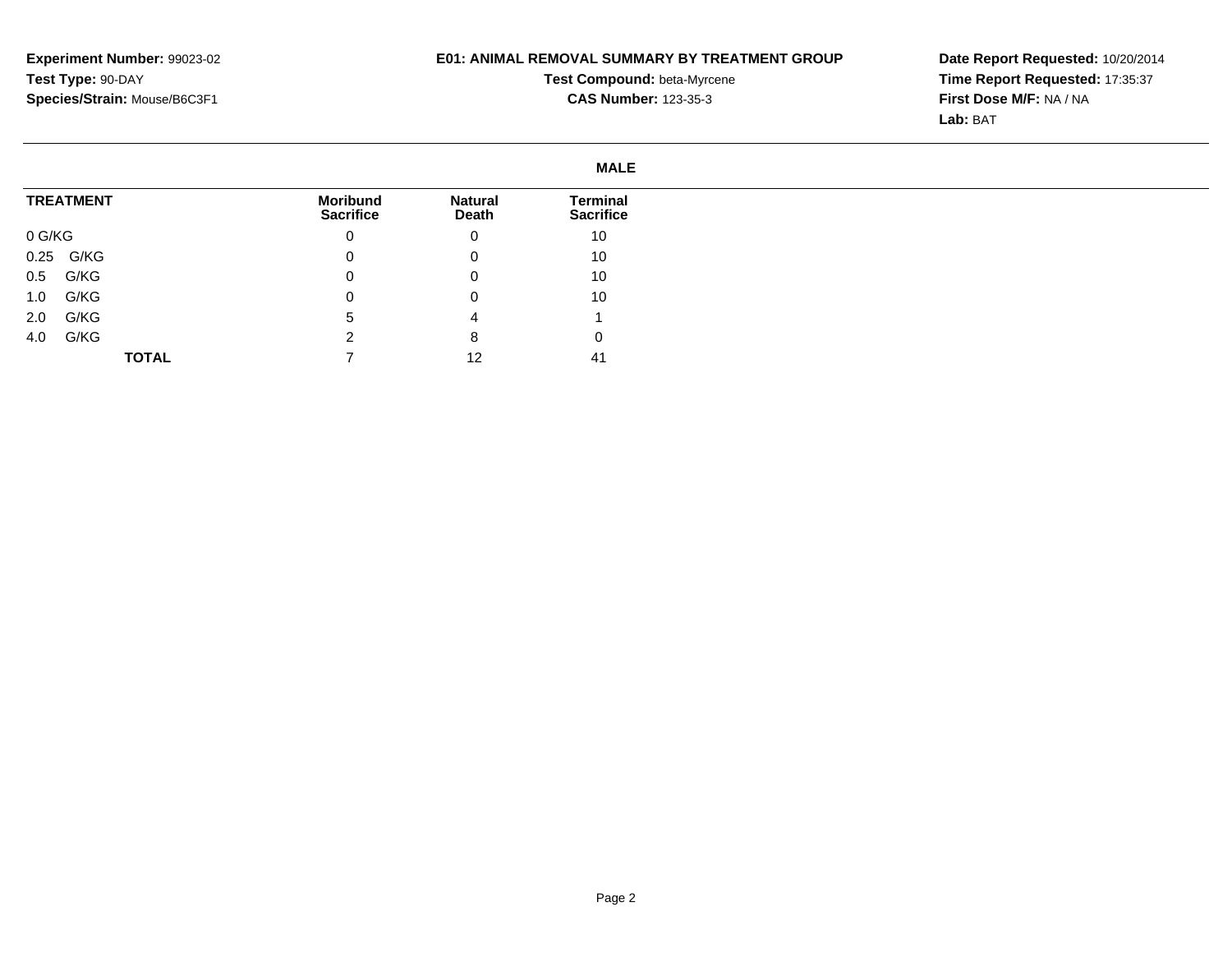**Experiment Number:** 99023-02**Test Type:** 90-DAY**Species/Strain:** Mouse/B6C3F1

# **E01: ANIMAL REMOVAL SUMMARY BY TREATMENT GROUP**

**Test Compound:** beta-Myrcene**CAS Number:** 123-35-3

\*\*\*END OF MALE DATA\*\*\*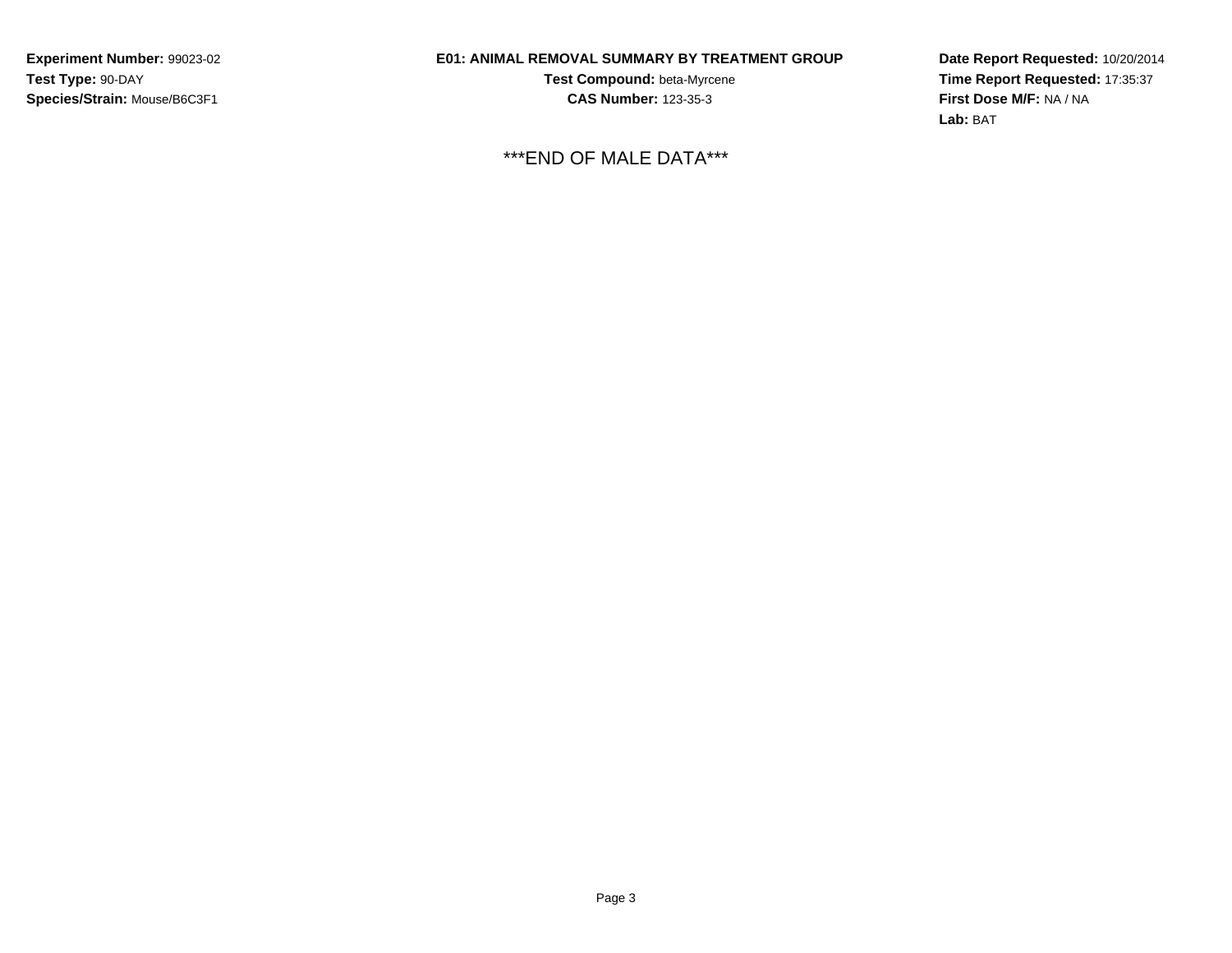# **E01: ANIMAL REMOVAL SUMMARY BY TREATMENT GROUP**

**Test Compound:** beta-Myrcene**CAS Number:** 123-35-3

|                  |                                     |                         | <b>FEMALE</b>                |
|------------------|-------------------------------------|-------------------------|------------------------------|
| <b>TREATMENT</b> | <b>Moribund</b><br><b>Sacrifice</b> | <b>Natural</b><br>Death | Terminal<br><b>Sacrifice</b> |
| 0 G/KG           | 0                                   | 0                       | 10                           |
| G/KG<br>0.25     | 0                                   | 0                       | 10                           |
| G/KG<br>0.5      | 0                                   | 0                       | 10                           |
| G/KG<br>1.0      | $\mathbf 0$                         | 0                       | 10                           |
| G/KG<br>2.0      |                                     |                         | റ<br>∼                       |
| G/KG<br>4.0      | 5                                   | 5                       | 0                            |
| <b>TOTAL</b>     | 6                                   | 12                      | 42                           |